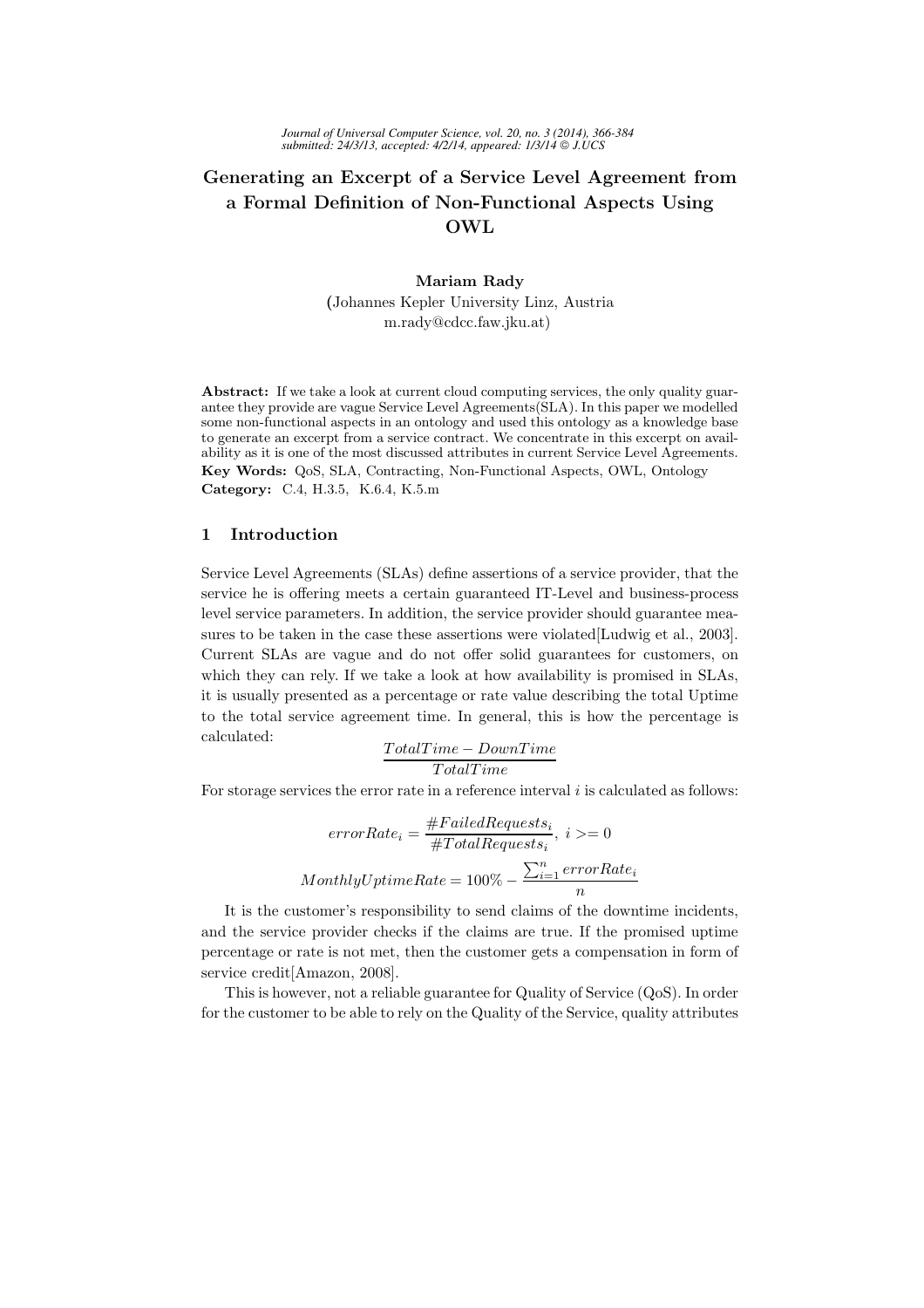need to be well-described in SLAs. Their descriptions should be semantically complete and have a logical structure, in order to allow reasoning about and processing the information in the agreements. In this work, we define some nonfunctional aspects formally using the Web Ontology Language OWL. Our focus is on the automatic or semi-automatic generation of the cloud service agreements using ontologies. We start in section 2 with the background information about Description Logic and OWL, the formal language used to define this model. In section 4 we present the actual model, the different concepts and the relationships between them. Section 5 describes how we used different probability distribution functions to express service availability in the contract. Then in section 6 we present how we query our model to generate the excerpt of the contract. And finally in section 7 we conclude our work.

## 2 Background Information

#### 2.1 Description Logic and OWL

Description logics(DLs) are a family of formal knowledge representation languages and it is of particular importance in providing a logical formalism for ontologies and the Semantic Web. A DL models concepts, roles and individuals and their relationships. There are varieties of DL families. We are concerned with  $\mathcal{SHOLN}^{(\mathcal{D})}$  and  $\mathcal{SROLQ}^{(\mathcal{D})}$  on which OWL 1.0 and OWL 2.0 are based, respectively[Krötzsch et al., 2012][Baader, 2003]. For the different constructs in both languages there are equivalent constructs in OWL.

The goal of the Semantic Web is to have machines understand Web content possibly without human interaction, by facilitating automated processing of descriptions on the Web. Annotations on the Semantic Web express links between information resources on the Web and connect information resources to formal terminologies, these connective structures are called ontologies. An ontology is a formal explicit specification of a shared conceptualization[Gruber, 1993]. It allows machine understanding of information through the links between the information resources and the terms in the ontology[Fensel et al., 2007].

Resource Description Framework (RDF), RDF-Schema and DAML+OIL were the first DL inspired languages to be integrated into the Semantic Web. W3C later updated the RDF recommendation and provided a formal semantic for RDF. W3C then defined the Web Ontology Language OWL to be compatible with RDF. W3C defined a family of three languages ranging from level of expressiveness (correspondence to DL) to degree of compatibility with RDF, these are OWL DL, OWL Full and OWL Lite[Baader, 2003].

In general, DL models concepts (classes), roles (properties), individuals and their relationships. We created an ontology to define various non-functional aspects, these are presented in section 4.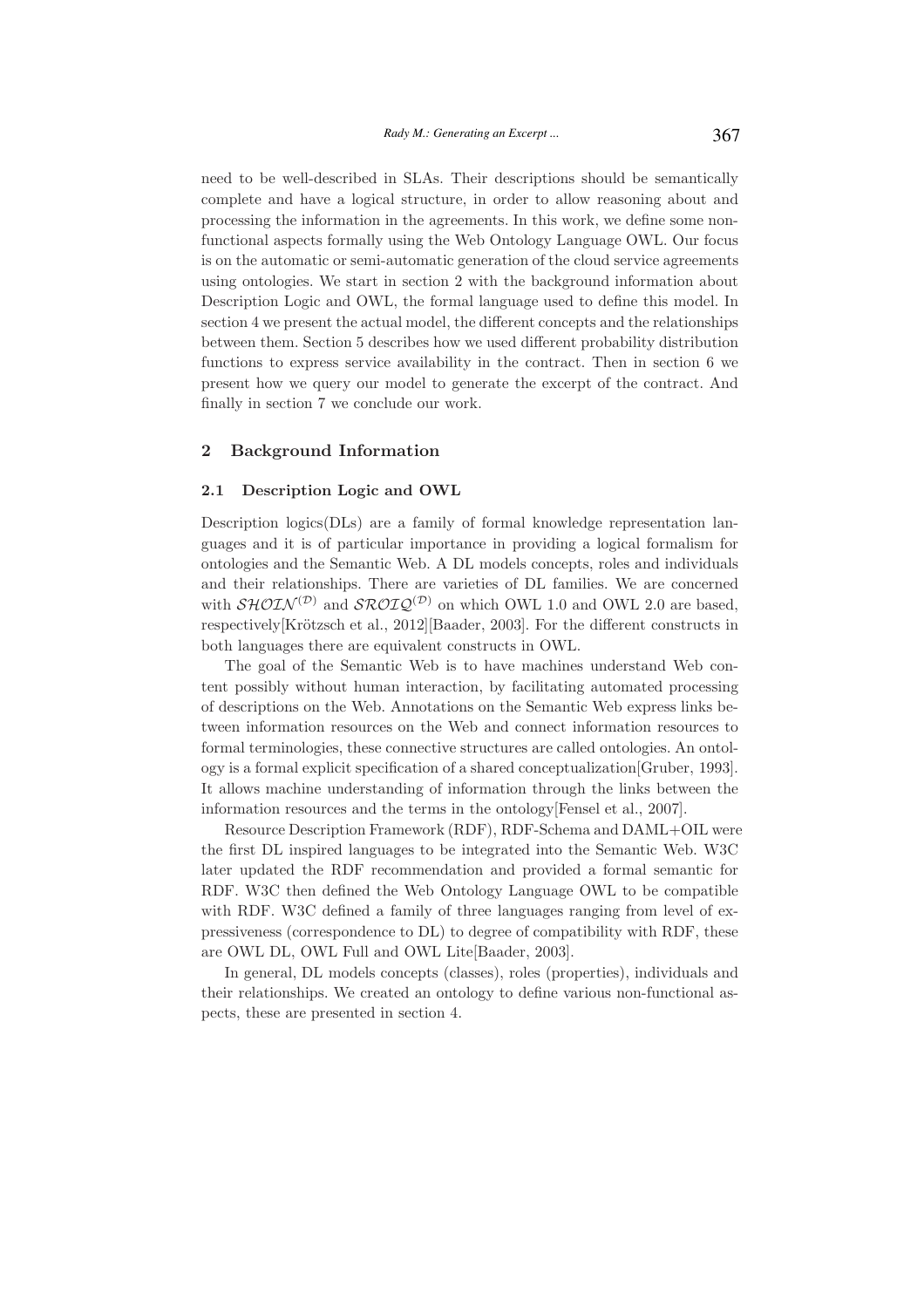#### 2.2 Literature Review

In this section we investigate existing models for SLAs. These are trying to find a general way to express all the quality aspects. Our efforts lie in trying to model the different quality aspects into depth, taking into account their individual meanings as well as putting in mind that the representation of the quality aspect should be monitorable, validatable and verifiable. The first model that we look at was developed by the SLA@SOI project. The SLA model in this project is concerned with modelling the physical structure of the document leaving out the intentional aspects of an agreement. The QoS term monitoring is in a later stage. The SLAs are then translated into operational monitoring specifications. Only on this level are the intentional aspects of the contract tackled through special engines for this purpose[Wieder, 2011].

Another way to model SLAs is using the SLA Language SLAng proposed by [Lamanna et al., 2003]. The model presented in [Lamanna et al., 2003] defines two abstraction levels for compiling SLA agreements. It differentiates between vertical and horizontal SLAs. Vertical SLAs are concerned with governing the service level of the underlying infrastructure, while the horizontal SLAs are between parties providing services on the same level. SLAng is an XML language for capturing SLAs. The SLA structure includes three main concepts; namely an end-point description of the contractors, contractual statements and Quality of Service (QoS) descriptions and associated measures. However, in their definition they do not go into depth in the definition of QoS aspects.

WSLA is a framework for SLA establishment and monitoring of SLAs. The contract has three sections Parties, Service Description and Obligations. The WSLA Language is XML-based. SLA parameters are specified with their measures. However, exact measures for different quality aspects are not the main focus of this work[Keller and Ludwig, 2003]. The SLA models reviewed in this section do not thoroughly describe individual QoS aspects, they either mention some of their attributes or adopt the notion that each quality aspect should have measures, but do not further discuss these measures. Our work is not only concerned with the physical structure of the document, or only stating QoS aspects and their different measures, however, it is also concerned with the intentions of the SLAs. We used the basic physical structure that was defined in previous work, namely stating the parties that are included in the contract, the different promises or commitments that the service is offering as well as some general information about the service itself. As we think these are the basic cornerstones that should be there in an SLA, according to previous research done. And we extended that to formally define intentional aspects of some non-functional terms in the SLA. Meaning that we do not only state non-functional aspects with their measures in the SLAs, but we also define what service availability means in the context of cloud computing.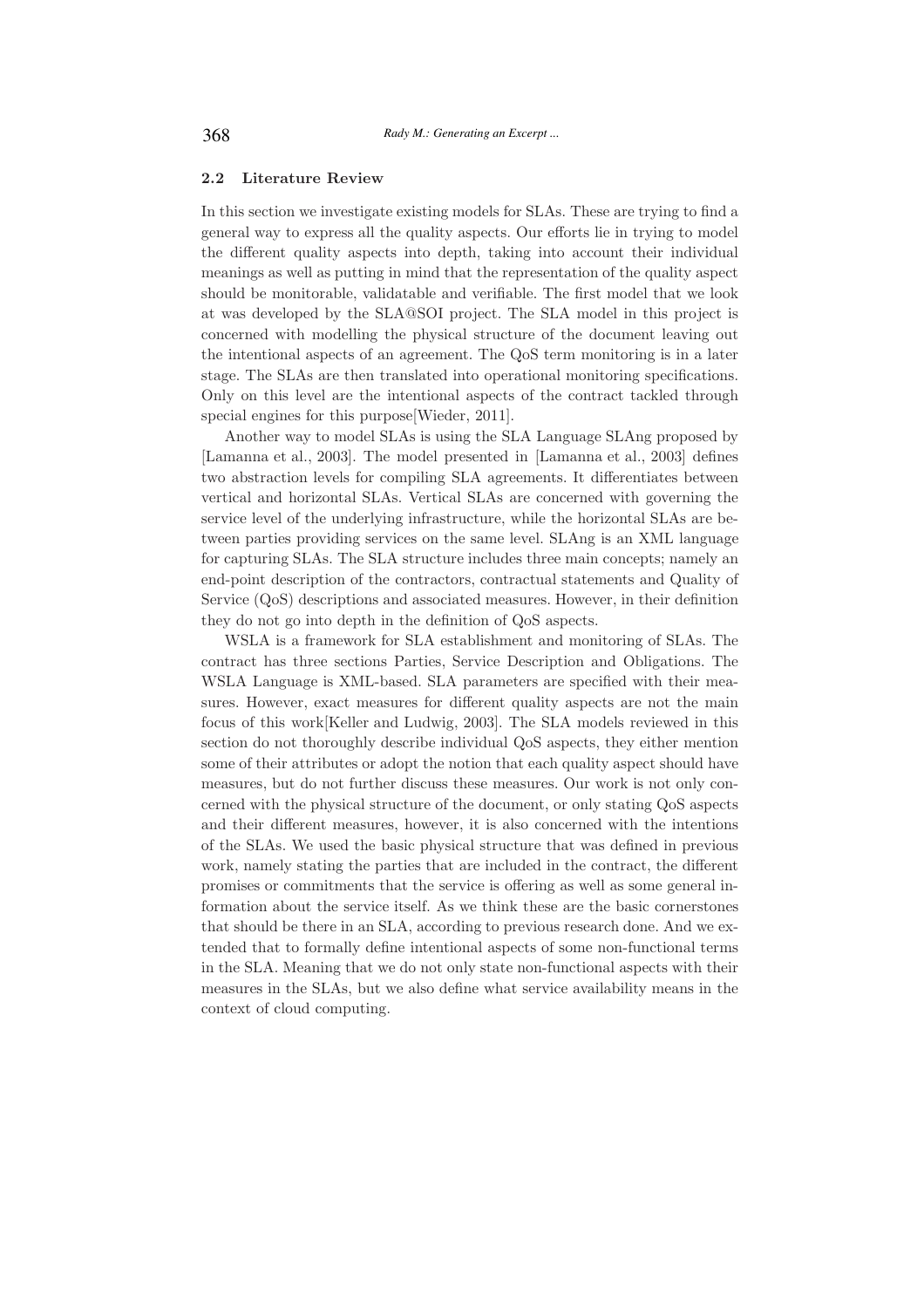## 3 Cloud Service Interaction Model

The first step in our approach was to figure out an abstract way to represent the interaction between the user and the cloud service, that would allow us to model service availability in the SLA in a way that it can be monitored. The idea is to model the cloud service as a set of requests submitted to the cloud by the user. And the user receives to each of these requests a certain response. Each request/response should be monitored and compared to a probability distribution function as described in section 5. Figure 1 shows the Cloud Service Interaction Model.

| <b>Client</b> |         | Service<br><b>Service</b> |
|---------------|---------|---------------------------|
| Device.       | Network | Host, Cloud               |

Figure 1: Cloud Interaction Model

Each Client can interact with a cloud service via a network. Each cloud service can be composed of a set of services. And the functionalities of the various services can be described using the different requests. The availability of these services can be monitored by observing the different requests and modelling its availability using probability distribution functions.

#### 4 Representation of SLA using an ontology

In this section we will describe the basic structure and the main concepts that define the SLA. We used protégé (an open source ontology editor and knowledgebase framework) to construct the ontology. In protégé classes are equivalent to concepts. When defining an ontology, every class is a subclass of the class Thing. For the different concepts and roles we have drawn parts of the ontology, to facilitate the understanding of the reader. Concepts are represented using rectangles, datatypes are represented using ellipses, dashed lines show the relationship between the concepts and their subconcepts and the thick lines are representing datatype properties and object properties.

# 4.1 Structure of the SLA Document

The concepts that form the SLA document are Parties, Commitments and Information . These are defined in sections 4.3, 4.4 and 4.5, respectively. The structure of the SLA Document is shown in Figure 2.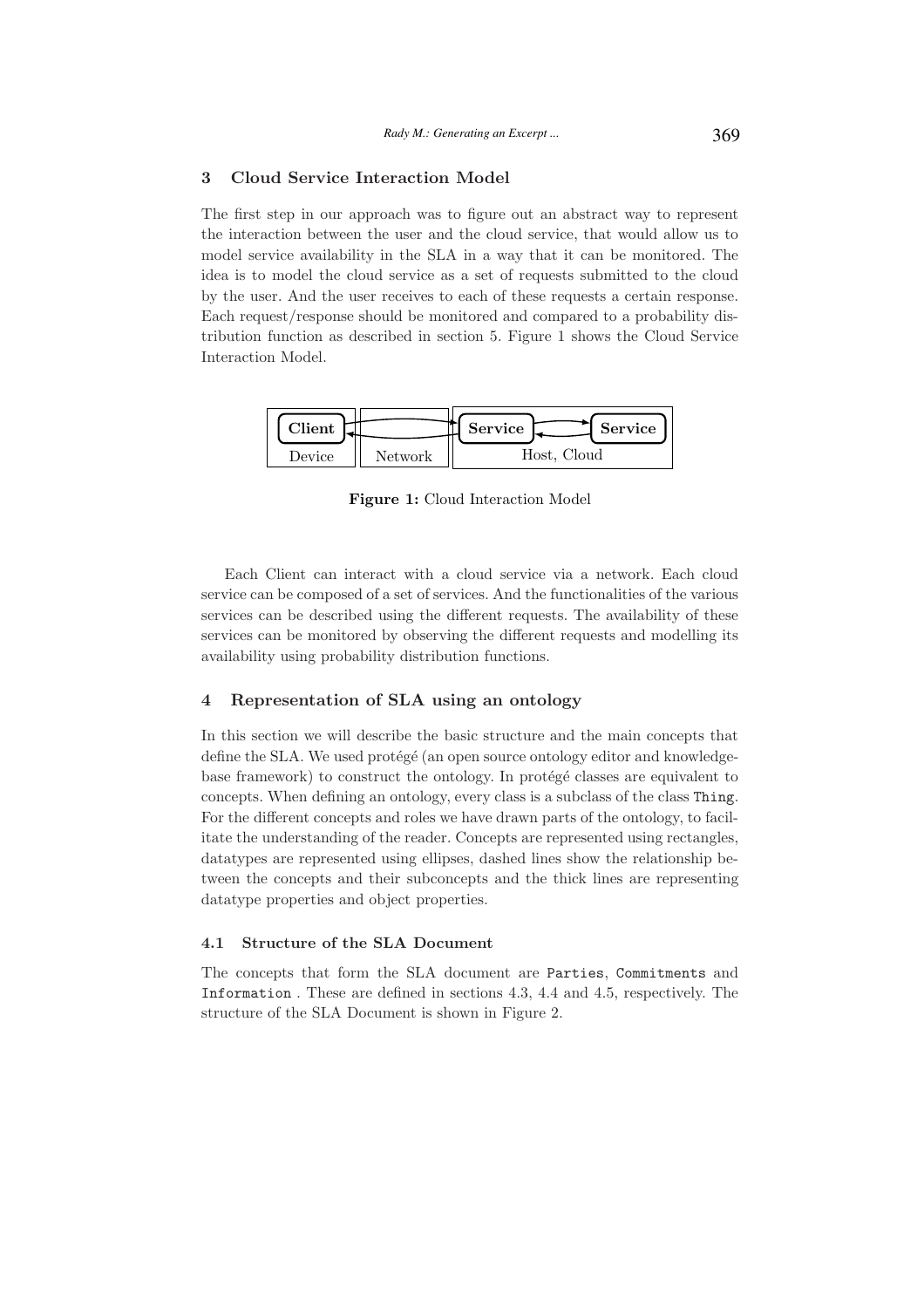

Figure 2: Basic Structure of the SLA Document

Parties define everyone who is involved in the SLA. Information describes the functionalities of the service, it lists all the possible requests to the service and the different failures. And Commitments are the non-functional aspects that are guaranteed by the SLAs.

#### 4.2 Helpers-TemporalInformation

When thinking about contracts, one of the first things that comes to mind is the need to express temporal information. Using temporal information, we can express the start date and time of the contract and the end date and time, as well as when maintenance of the system takes place. OWL 2.0 has a builtin datatype called datetime, that specifies a certain instance of time. But we needed to extend the temporal information to cover also relative time. This is why we defined the following two concepts Duration and Repetition. This part of the ontology is shown in Figure 3.

#### 4.2.1 Duration

This concept is used to describe a certain time duration or time interval. We define it in equation (1) using DL.

Duration⊑ TemporalInformation ⊓∃hasDuration.Datatype(double) Duration≡ {Minutes} ⊔ {Hours} ⊔ {Days}⊔ {Weeks} ⊔ {Months} ⊔ {Years} (1)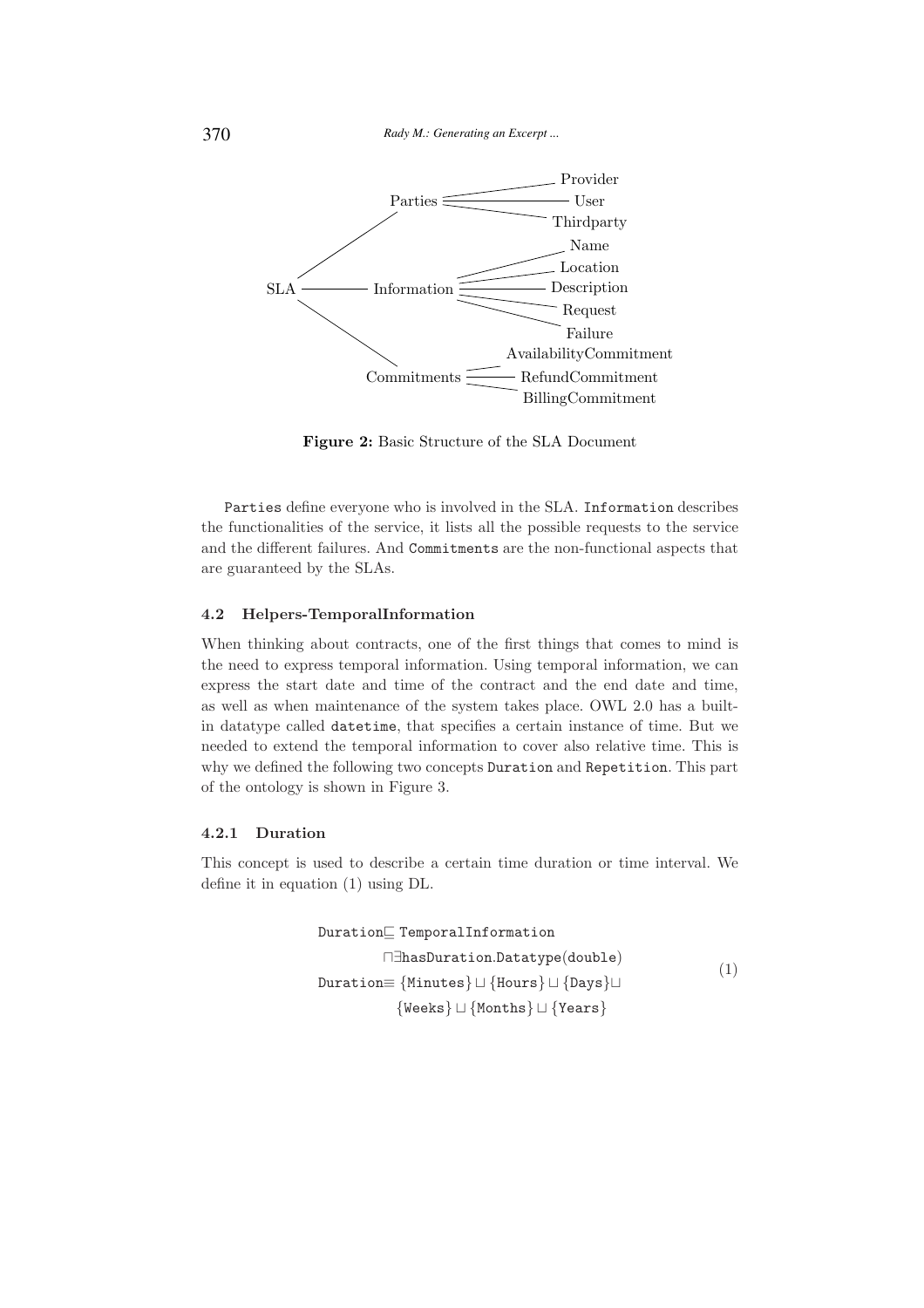

Figure 3: Temporal Information

# 4.2.2 Repetition

This concept has an integer that is representing multiples for expressing repetition (e.g. biweekly). It has the following individuals and is used to express if any event is repeated, e.g. Maintenance will take place on a certain date and will be repeated every two weeks.

```
Repetition⊑ TemporalInformation
          ⊓∃hasRepetition.Datatype(integer)
Repetition≡ {Daily} ⊔ {Weekly} ⊔ {Monthly}⊔{Yearly}
                                                         (2)
```
#### 4.3 Parties

In this section we represent all the parties that are part of the service contract. This part of the ontology is shown in Figure 4. Each party has a name and a URI. Each SLA should have at least 2 parties involved. Parties can be either a Provider, a User or a ThirdParty.

$$
\begin{aligned} \mathtt{Parties} \sqsubseteq \!\exists \mathtt{hasName}. \mathtt{Datotype}(\mathtt{string}) \\ \sqcap \exists \mathtt{hasURL}. \mathtt{Datotype}(\mathtt{anyURL}) \end{aligned} \tag{3}
$$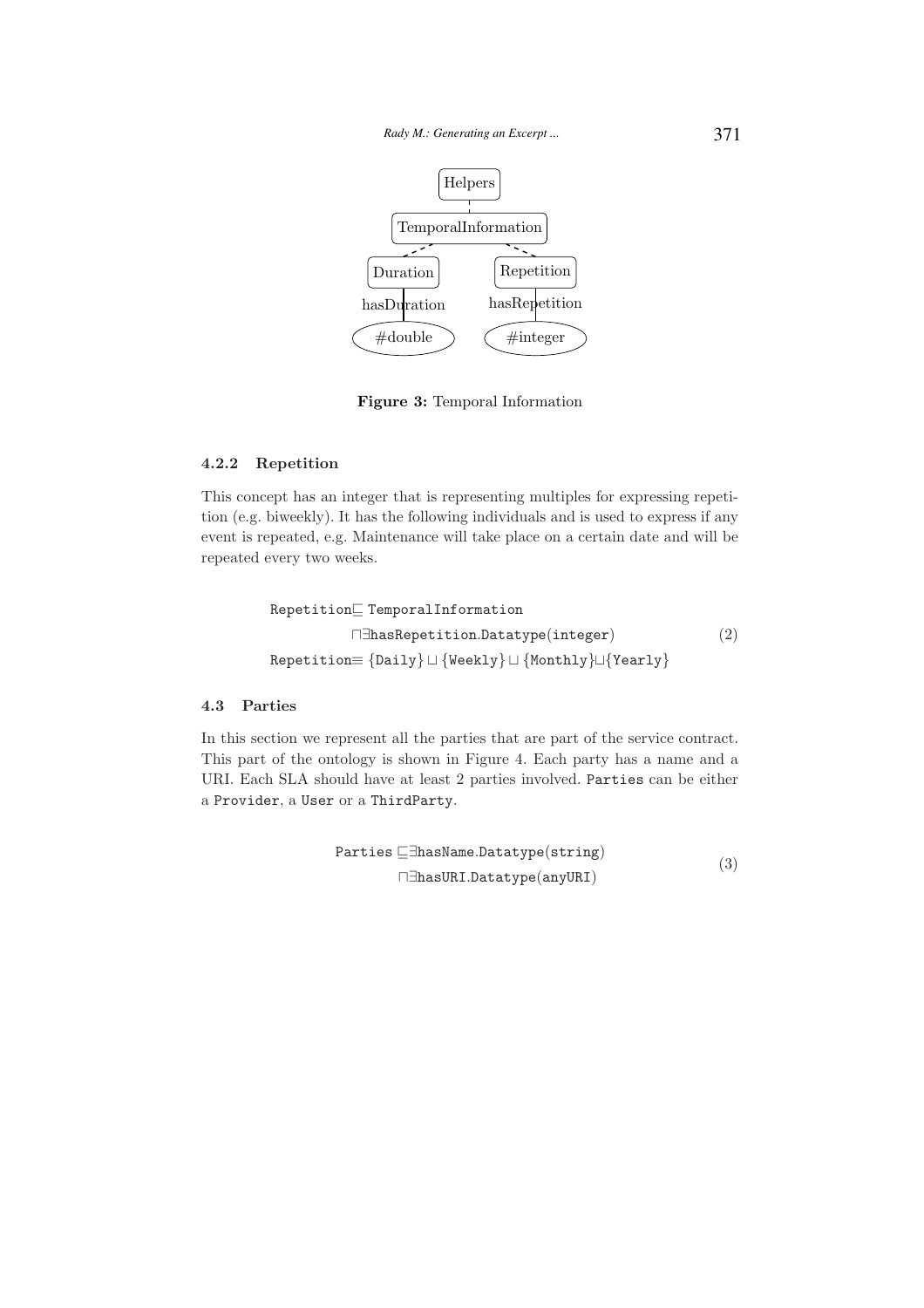

Figure 4: Parties

# 4.4 Commitments

In this section we define the different concepts for Commitments that are offered in the SLA. As we are discussing in this work availability as one of the main SLA commitments, the first concept that is defined is AvailabilityCommitment. We also define RefundCommitments and BillingCommitments of the SLA. The ontology can be then extended to cover other commitments, by adding an attribute X as a concept XCommitments.



Figure 5: SLA Commitments

# 4.4.1 AvailabilityCommitment

It is the set of all commitments related to the attribute availability and is a subclass of Commitments. This part of the ontology is shown in Figures 6, 7 and 8.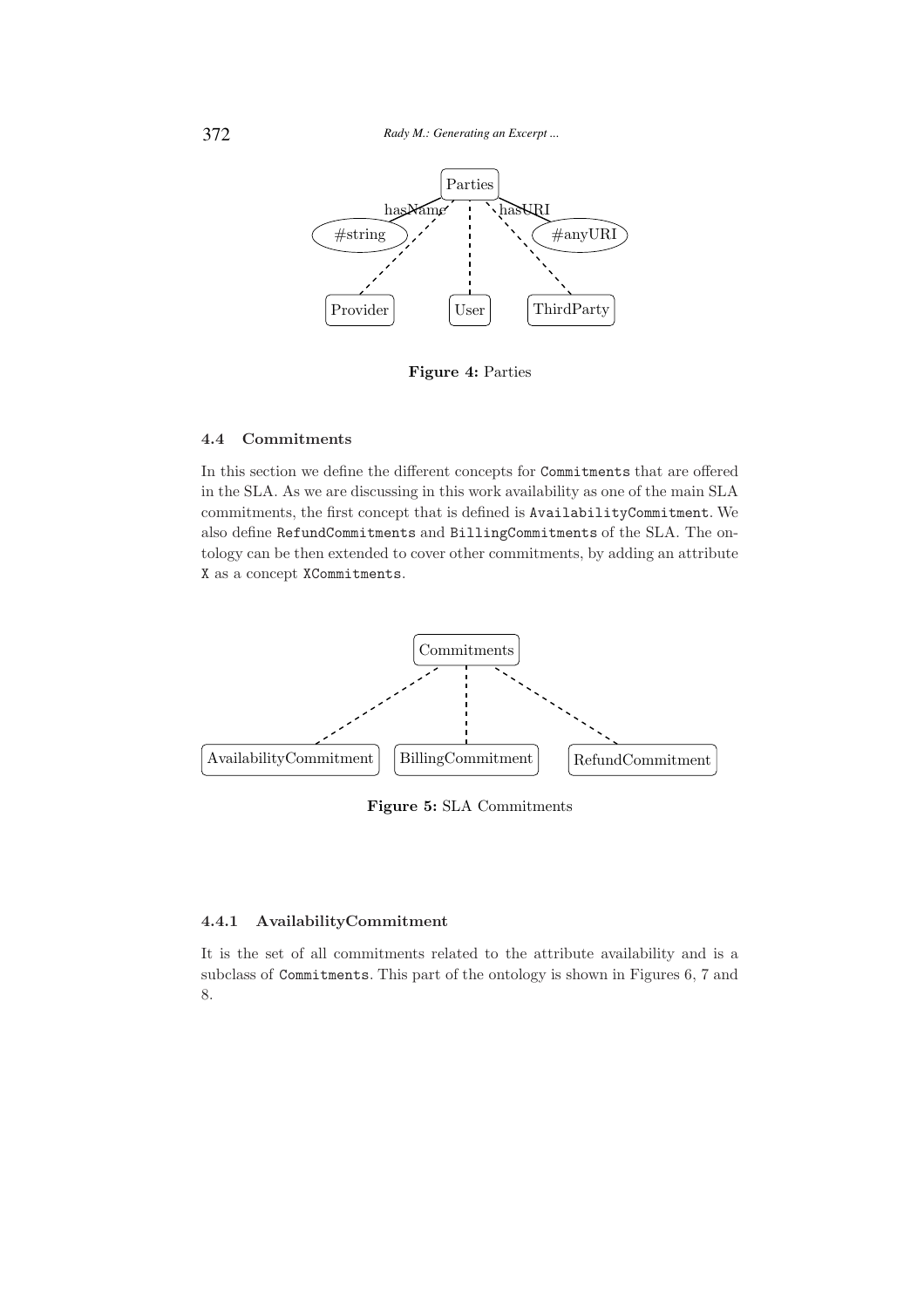The subconcepts of AvailabilityCommitment are: CommitmentValidity, MaintenanceTime, ProbabilityDistribution and MonitoringWindow.



Figure 6: AvailabilityCommitment-CommitmentValidity and MaintenanceTime

CommitmentValidity is one of the subconcepts of AvailabilityCommitment and is defined to have a datatype property hasStart and hasEnd to the datatype datetime.

> CommitmentValidity ⊑AvailabilityCommitment ⊓((∃hasStart.Datatype(datetime) ⊓ ∃hasEnd.Datatype(datetime)) ⊔ (∃ hasStart.Datatype(datetime) ⊓ ∃hasDuration.Duration)) (5)

MaintenanceTime is another commitment that needs to be agreed on. It decides when maintenance will take place, because when maintenance takes place,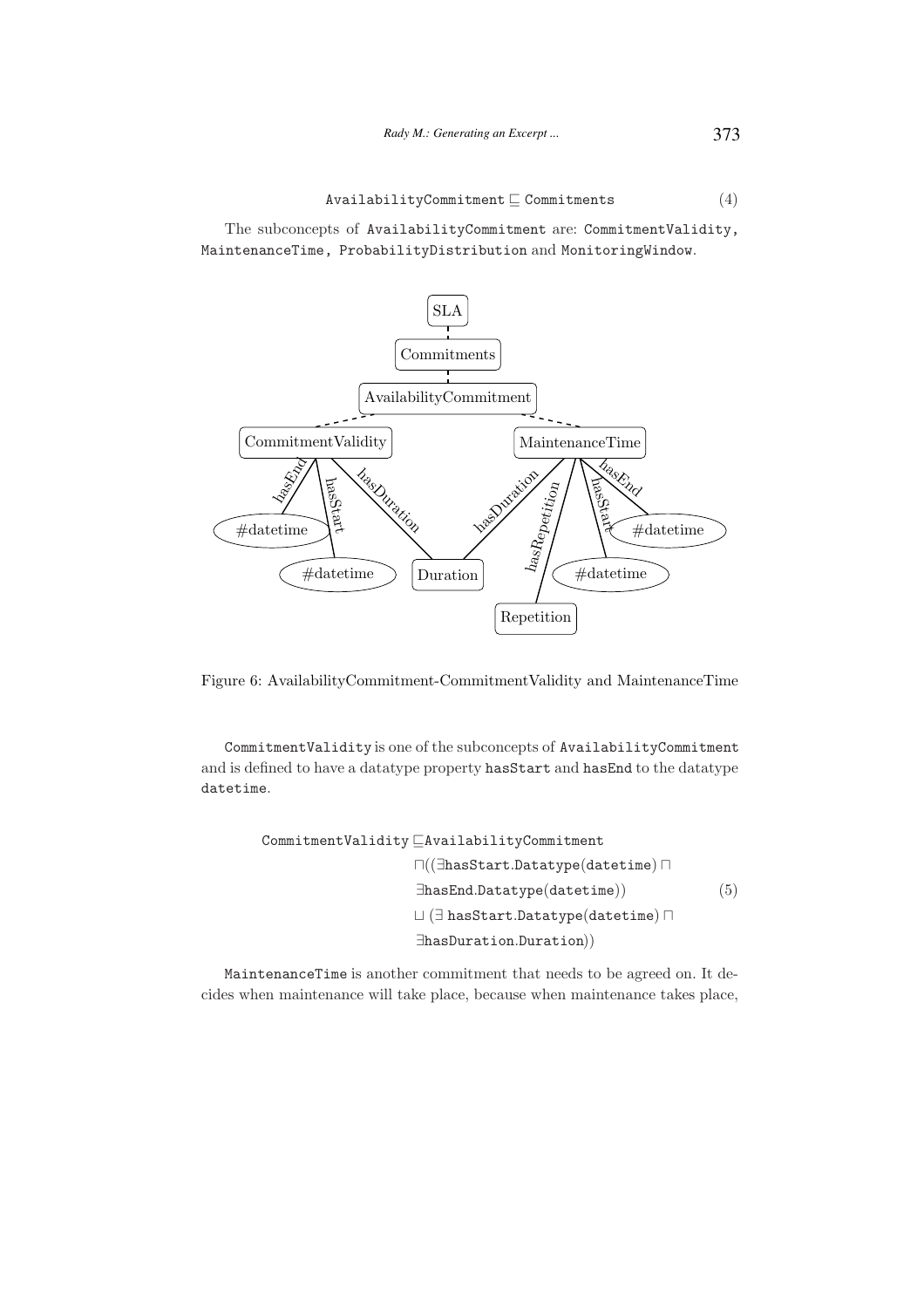the service might be unavailable for some time. MaintenanceTime is a subconcept of AvailabilityCommitment. MaintenanceTime is defining a start time and an end time for the maintenance. It has a role hasStart and hasEnd to the datatype datetime. In addition it has a relationship to the concept Repetition using the role hasRepetition defining how maintenance is scheduled. For relative time we define a start date and time and the duration of the maintenance.

```
MaintenanceTime ⊑AvailabilityCommitment
MaintenanceTime ⊑(∃hasStart.Datatype(datetime)⊓
                ∃hasEnd.Datatype(datetime)
                ⊓∃hasRepetition.Repetition)
                ⊔(∃hasStart.Datatype(datetime)⊓
                ∃hasDuration.Duration
                ⊓∃hasRepetition.Repetition)
                                                       (6)
```
ProbabilityDistribution is a subconcept of AvailabilityCommitment and is defined as follows:

```
ProbabilityDistribution ⊑AvailabilityCommitment
ProbabilityDistribution ⊑∃hasFormula.Datatype(string)
ProbabilityDistribution ⊑∃hasParameter.Datatype(string)
ProbabilityDistribution ≡{ChiSquare} ⊔ {Gamma}⊔
                         {Exponential} ⊔ {HyperExponential}⊔
                         {Lognormal} ⊔ {Pareto}⊔
                         {Normal} ⊔ {Weibull}
                                                               (7)
```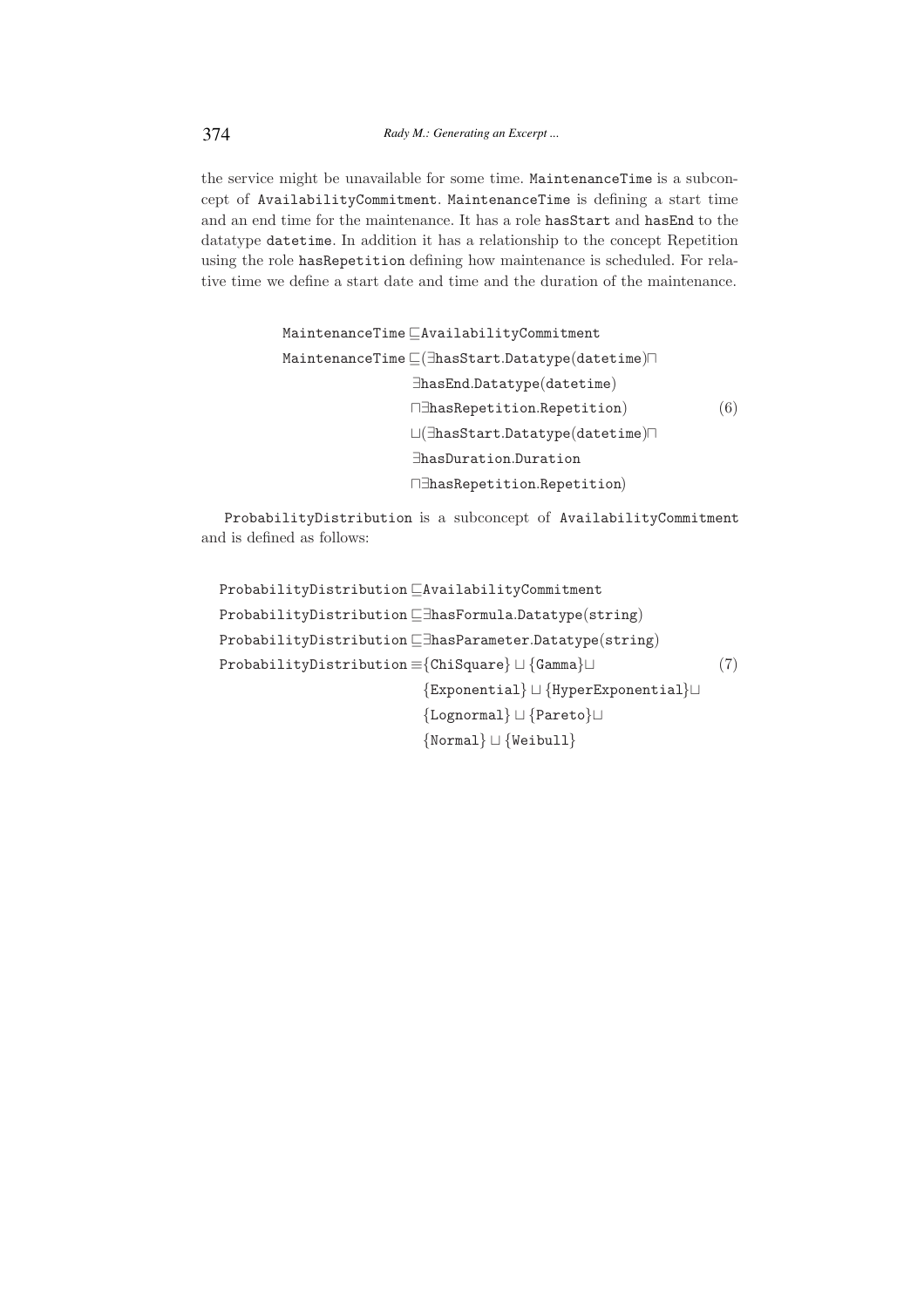

Figure 7: AvailabilityCommitment-ProbabilityDistribution

MonitoringWindow is the duration of time to which the availability commitment applies. MonitoringWindow is defined as

MonitoringWindow ⊑AvailabilityCommitment ⊓∃hasDuration.Duration (8)



Figure 8: AvailabilityCommitment-MonitoringWindow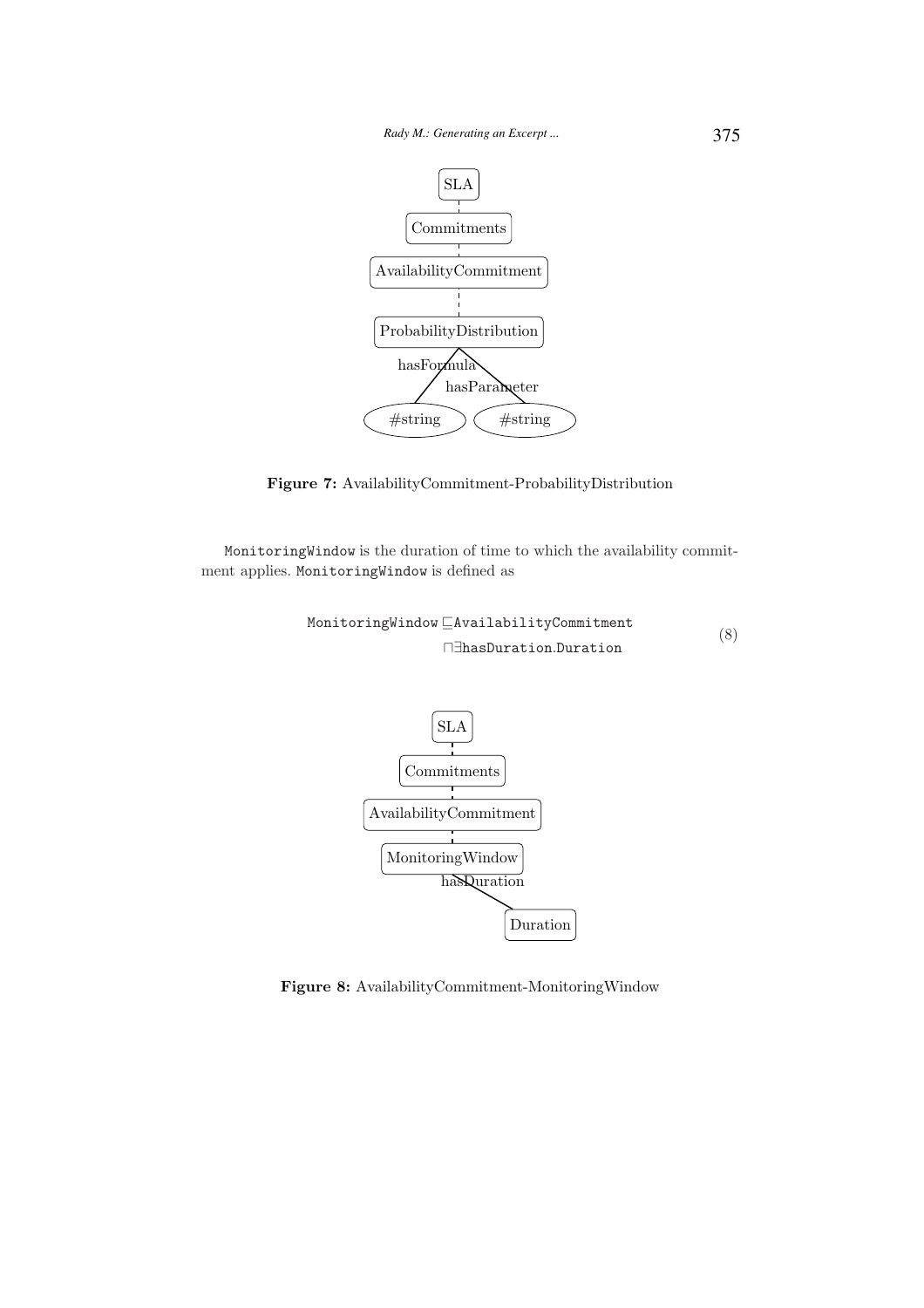## 4.4.2 RefundCommitment

RefundCommitment are the terms for getting a compensation in case the SLA is not met. The RefundCondition is the condition for the customer to receive a refund. If the service provides less availability than promised, the customer is entitled to receive a RefundPercentage. RefundCondition and RefundPercentage are both defined to have a value of type double. This part of the ontology is shown in Figure 9.

```
RefundCommitment ⊑Commitments
 RefundCondition ⊑RefundCommitment
                 ⊓∃hasCondition.Datatype(string)
                 ⊓ = 1 hasRefundPercentage.RefundPercentage
RefundPercentage ⊑RefundCommitment
                                                              (9)
```
⊓∃hasRefund.Datatype(double)



Figure 9: RefundCommitment

# 4.4.3 BillingCommitment

This concept represents the billing information. It has two subconcepts Payment and Price. Payment is a concept that defines where the payment is going to be made using a relation hasURI to the datatype anyURI. In addition it has a start date and time as well as a Repetition defining when the payment has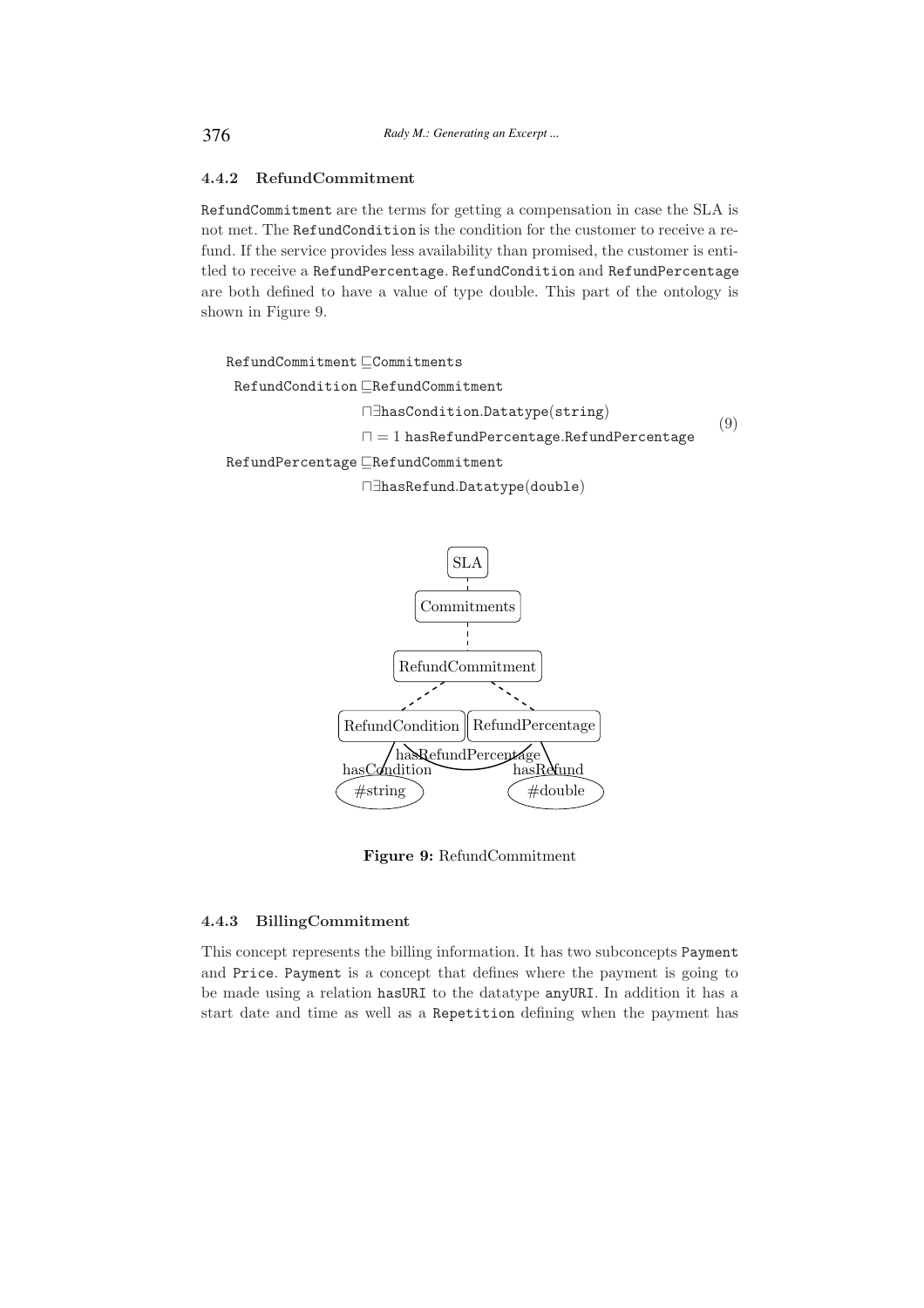to be made. The concept Price defines the price that has to be paid for the service. And the concept Currency defines the currency that is used to pay for the service. This part of the ontology is shown in Figure 10.

> BillingCommitment ⊑Commitments Payment ⊑BillingCommitment Payment ⊑ ∃hasURI.Datatype(anyURI) ⊓∃hasStart.Datatype(datetime) ⊓ ∃hasRepetition.Repetition Price ⊑BillingCommitment ⊓ ∃hasPrice.Datatype(double) ⊓∃hasCurrency.Currency Currency ⊑BillingCommitment Currency ≡{Dollar} ⊔ {Euro} ⊔ {...} (10)



Figure 10: BillingCommitment

#### 4.5 Information

Information is representing general information about the service and is a subtype of SLA. It includes different subconcepts. This part of the ontology is shown in Figure 11.

$$
Information \sqsubseteq SLA \tag{11}
$$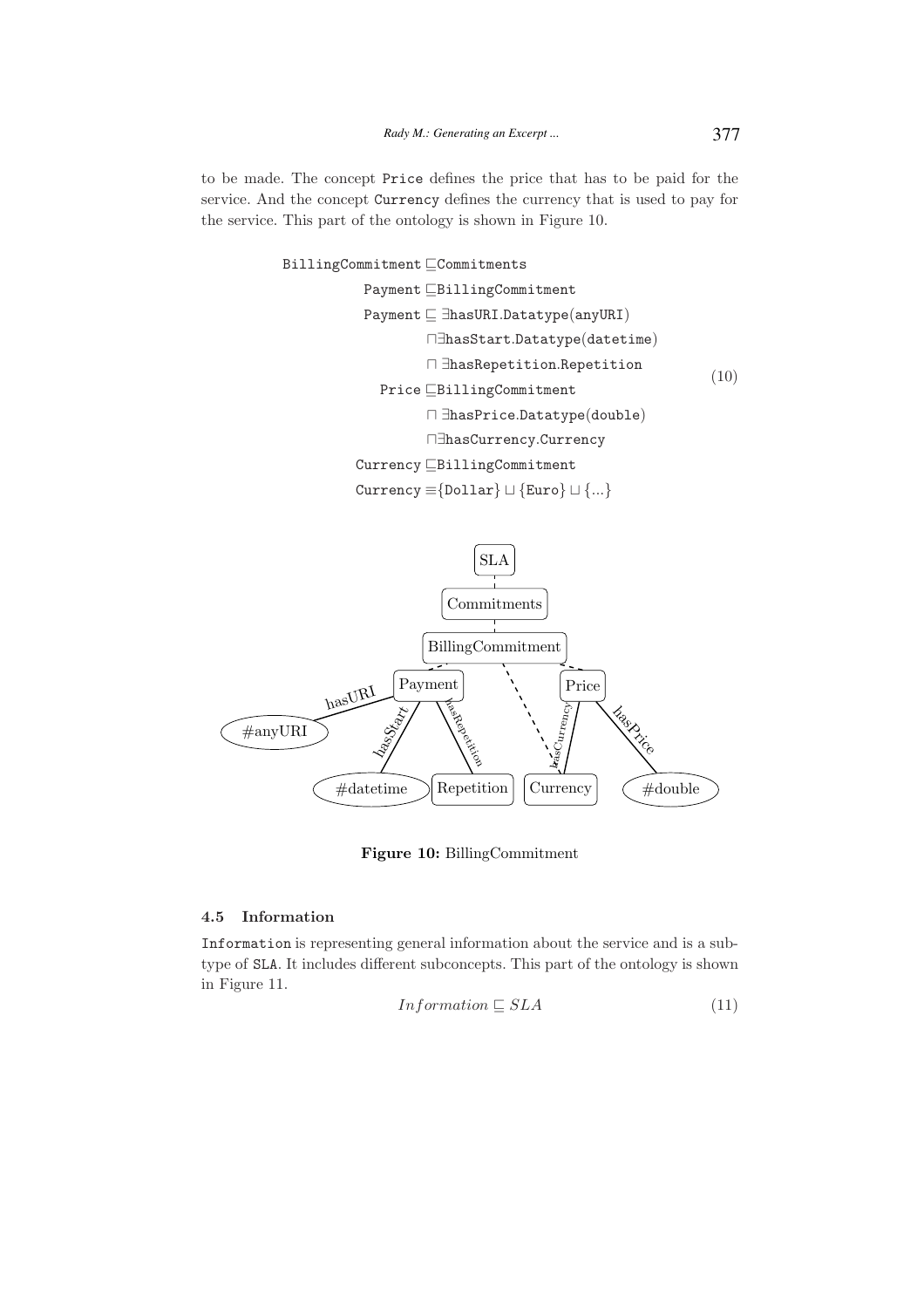

Figure 11: Information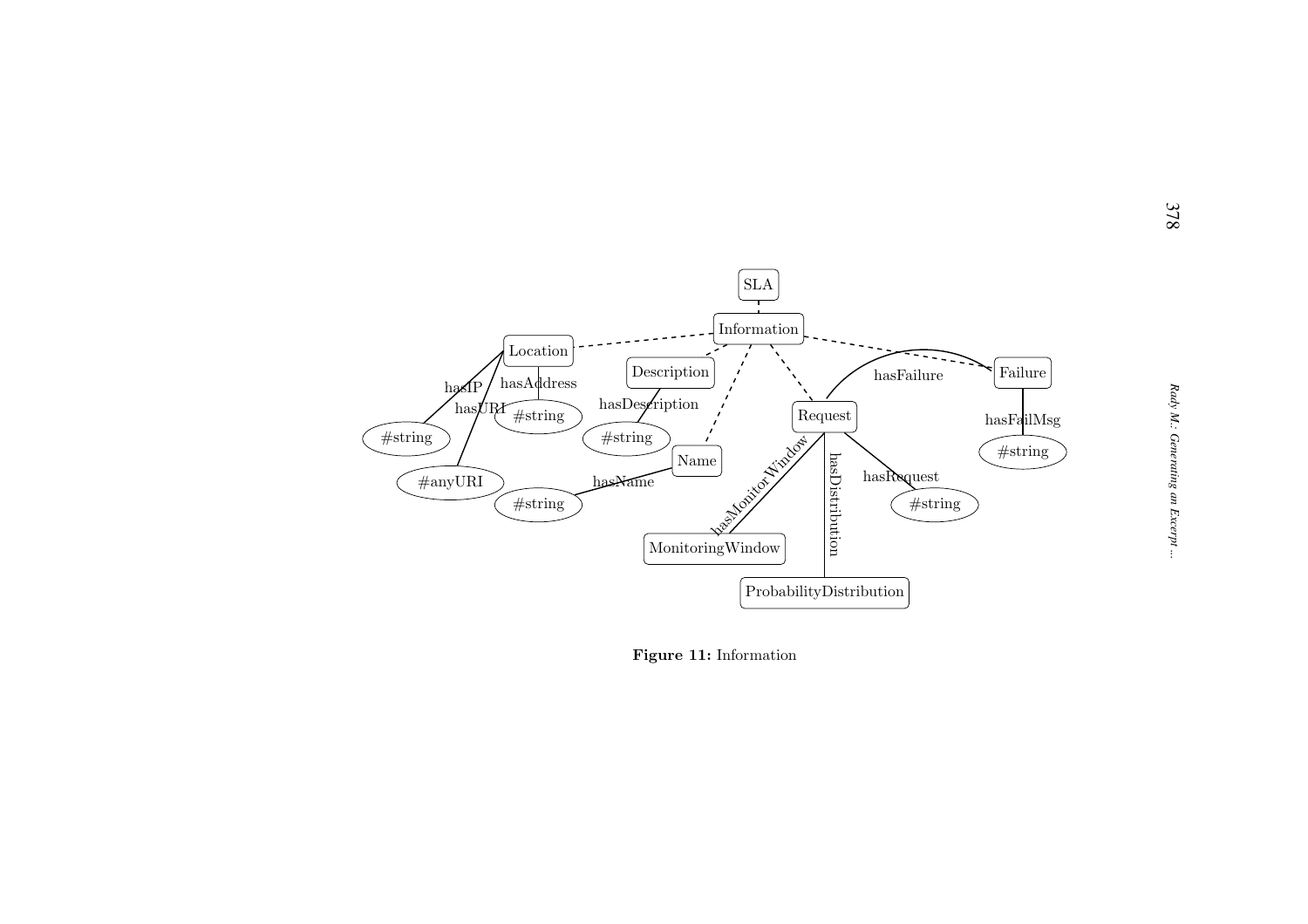# 4.5.1 Description

This is a string defining what the service is used for.

$$
\begin{array}{ll}\n\texttt{Description} \sqsubseteq \texttt{Information} \\
\Box \texttt{HasDescription}.\texttt{Datotype}(\texttt{string})\n\end{array} \tag{12}
$$

# 4.5.2 Location

Any offered service should have a location. Not only the physical location to get information about jurisdiction but also the URL or IPAddress under which the service is available and accessible. Using local information we can have the information where the service can be requested from.

Location⊆ 
$$
\exists
$$
 hasAddress.  
\nDatotype(string)

\n□  $\exists$  has IP.  
\nDatotype(suring)

\n□  $\exists$  has URL.  
\nDatotype(anyURI)

## 4.5.3 Failure

This concept describes the different failures or errors the service can show.

$$
\begin{aligned} \texttt{Failure} \sqsubseteq \texttt{Information} \\ \sqcap \exists \texttt{hasFailMsg.Datatype}(\texttt{string}) \end{aligned} \tag{14}
$$

#### 4.5.4 Request

It describes the different requests that the service can make to different resources. The availability of a resource, can be modelled by a probability distribution function representing whether the resource was able to respond to the request made by the service user. This is how we used the cloud service interaction model, that was mentioned in section 3, in the ontology.

```
Request ⊑Information
       ⊓∃hasRequest.Datatype(string)
       ⊓∃hasFailure.Failure
       ⊓∃hasDistribution.ProbabilityDistribution
       ⊓∃hasMonitoringWindow.MonitoringWindow
                                                       (15)
```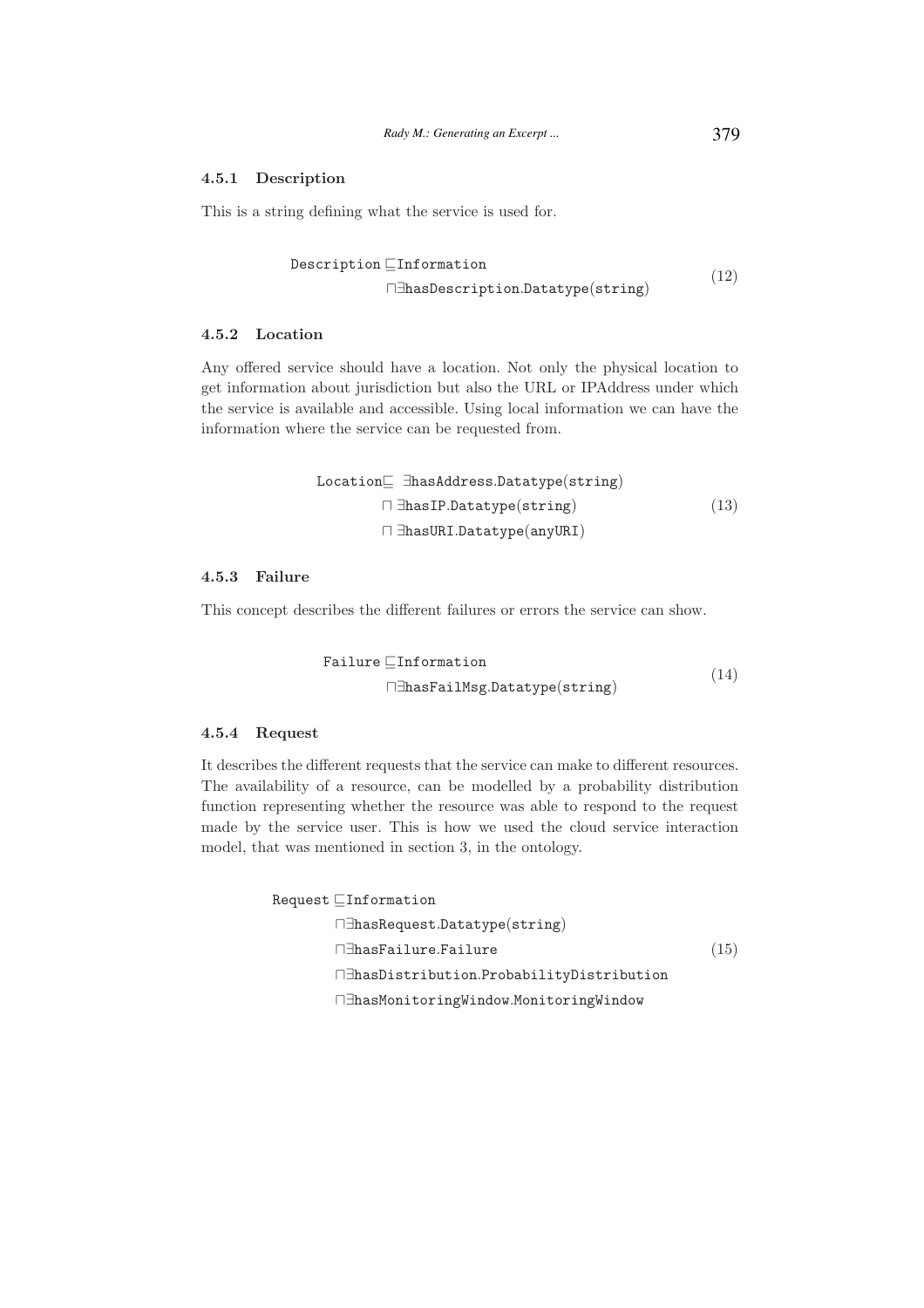# 4.5.5 Name

The Name is a concept that has a string which is the name of the service. We assume here that the service name is a unique identifier, but if the name will not be unique we can use another identifier, such as the service URL or a specific ID. This concept relates the service to the different concepts in the ontology: MaintenanceTime , Request, Description, Parties, Payment, Refund, Location, Description, Price, MonitoringWindow and CommitmentValidity. This part of the ontology is shown in Figure 12.

Name ⊑Information

- ⊓ = 1hasValidity.CommitmentValidity
- ⊓ ∃hasMaintenance.MaintenanceTime
- ⊓ ∃hasRequest.Request
- ⊓ ∃hasDescription.Description
- ⊓ ∃hasLocation.Location
- ⊓ = 1hasPayment.Payment
- ⊓ = 1hasPrice.Price

(16)

- ⊓ ∃hasRefundCond.RefundCondition
- ⊓ ∃hasName.Datatype(string)
- $□ = 2$  hasParty.Parties
- ⊓ ∃isOfferedBy.Provider
- ⊓ ∃isOfferedTo.User
- ⊓ ∃hasEnvolved.ThirdParty

# 5 Using Probability Distribution for Service Availability Description

Current SLAs present a probability or an error rate as a measure for availability. Different availability models have been developed as in [Wang and Trivedi, 2005] and [Xie et al., 2002], however, none of them managed to get through to the market SLAs. Our idea is to have a more concrete representation for availability of a cloud system in the service contracts. This representation is done using probability distributions. This will also allow the development of monitoring tools to check if what is promised in the contracts is being fulfilled. The representation of availability using probability distribution is done by gathering data sets for long periods of time for requests to different resources of the service using either graphical analysis or Goodness-of-fit tests[Nurmi et al., 2005]. It is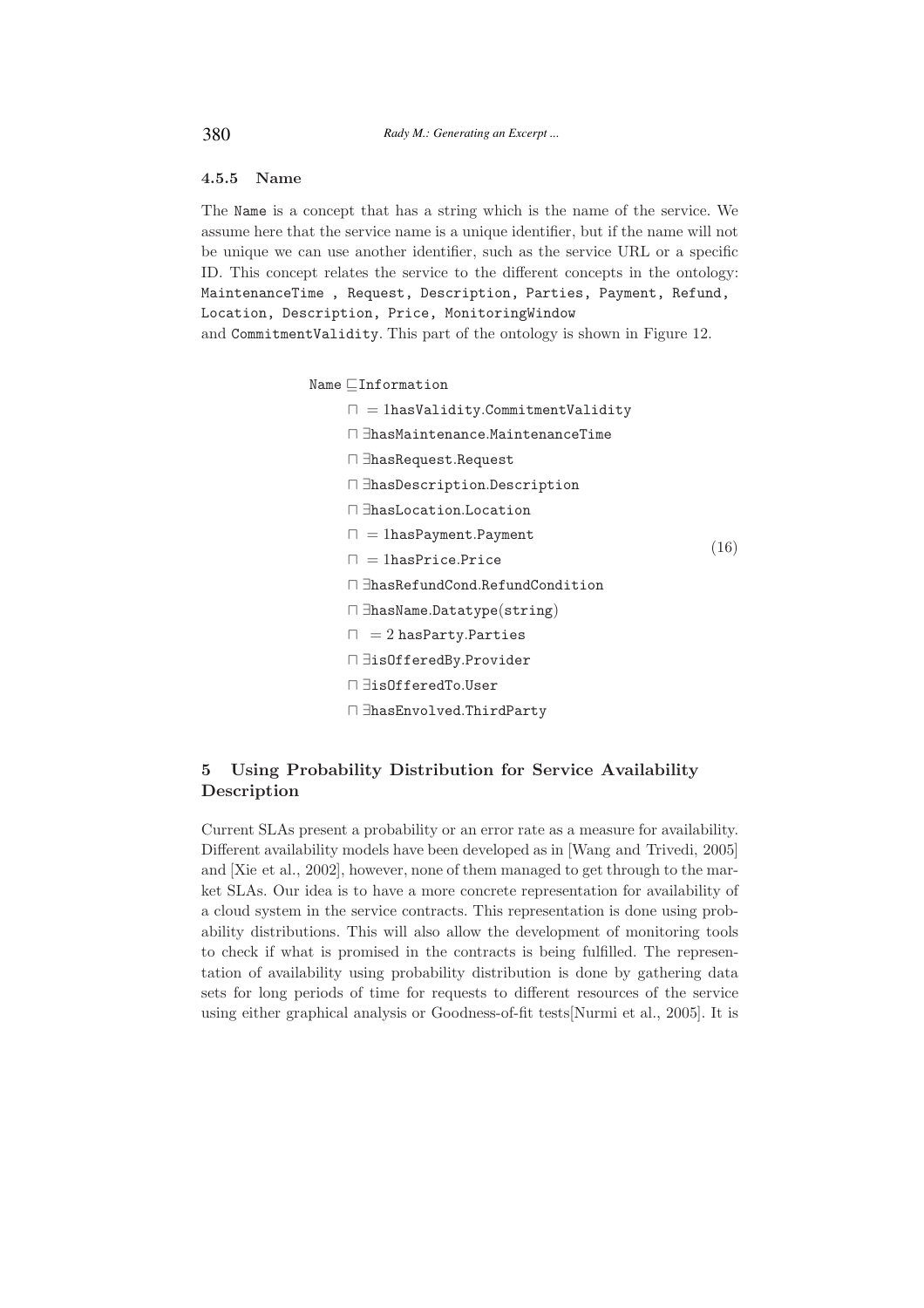

Figure 12: Name - Linking the different concepts together

observable that in different networks, to have a best-fit, different distribution functions are needed. The most common probability distributions that fit to availability data sets are Weibull, Hyperexponential, Gamma and Log-Normal [Javadi et al., 2011] [Wingstrom and Casanova, 2007] [Nurmi et al., 2005]. In our ontology however we included more distributions for different networks.

The concept ProbabilityDistribution is defined in equation (7). We chose to represent 7 different probability distribution functions as 7 different individuals under this concept. Each of these distributions has different parameters to it. The idea is to find out these parameters through graphical or goodness-offit test analysis and state them in the contract. That way availability becomes monitorable for service providers and for customers. For each of the in equation (7) stated probability distributions we have different parameters that shape the distribution and different formulas. These are stored in the ontology as a string. Table 5 shows each of the distributions and the different parameters needed to calculate it. After deciding which distribution is the best fit and the values of the different parameters, the distribution name and the parameters are stated "asis" in the contract. And upon agreement these parameters should be checked every MonitoringWindow and if there are violations the customer will get a RefundPercentage back.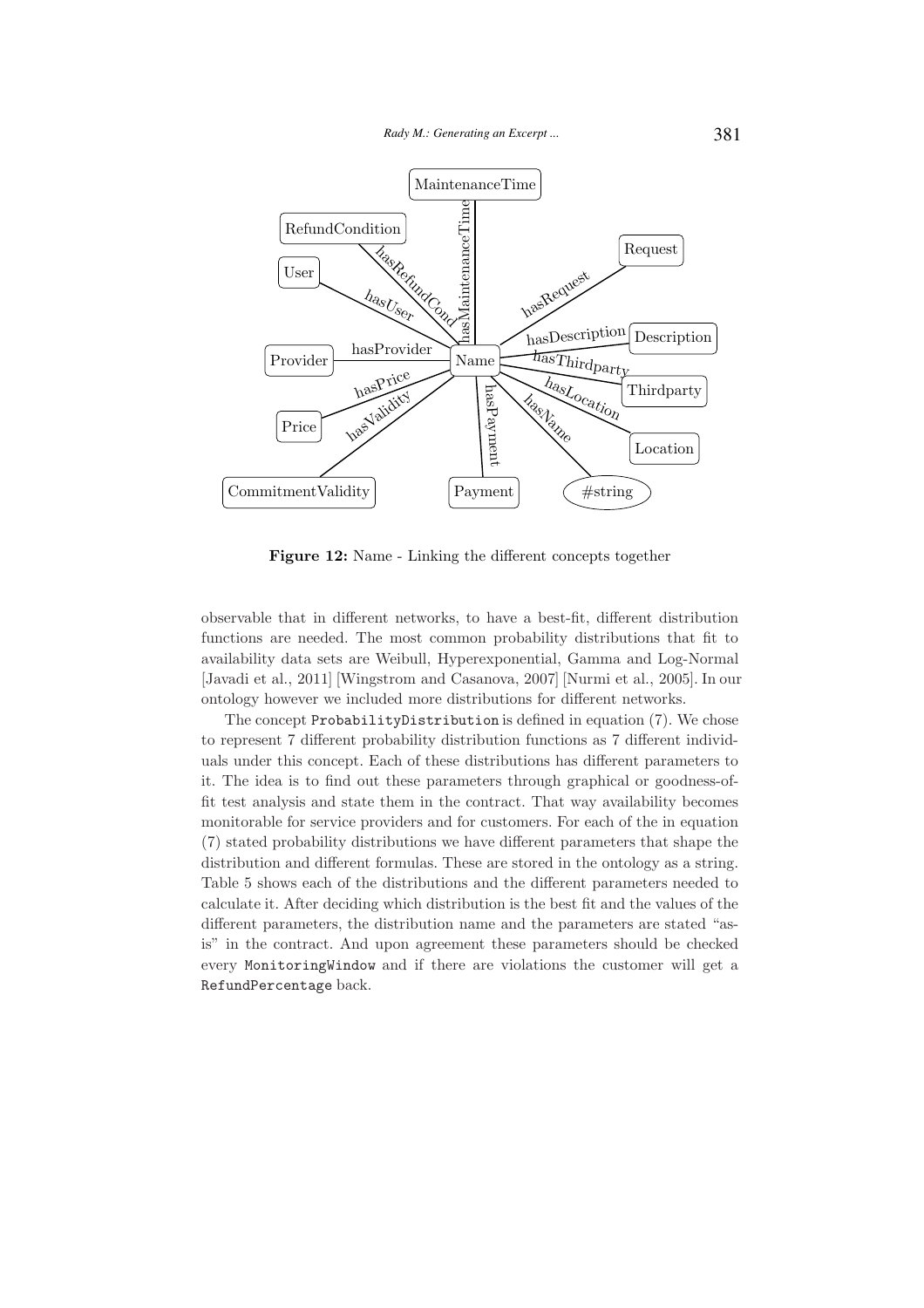382 *Rady M.: Generating an Excerpt ...*

| Distribution                  | Parameters                                                                        |
|-------------------------------|-----------------------------------------------------------------------------------|
| ChiSquare(v)                  | Degree of Freedom $(v>0)$                                                         |
| Gamma $(\alpha,\beta)$        | shape( $\alpha > 0$ ) and rate( $\beta > 0$ )                                     |
| Exponential $(\lambda)$       | scale inversly proportional to $(\lambda > 0)$                                    |
|                               | HyperExponential $(\{\alpha_1,,\alpha_m\}]$ m-phase hyperexponential distribution |
| $\{\lambda_1, , \lambda_m\}\$ | with phase probabilities $\alpha_i$                                               |
|                               | and rates $\lambda_i$ .                                                           |
| Lognormal $(\mu, \sigma)$     | shape( $\sigma^2 > 0$ ) and log-scale( $\mu \in R$ )                              |
| Pareto $(k,\alpha)$           | minimum value(k>0) and shape( $\alpha$ >0)                                        |
| Weibull $(\alpha,\beta)$      | shape $(\alpha > 0)$ and scale $(\beta > 0)$                                      |

Table 1: Probability Distribution Functions and their Parameters

#### 6 Generating an Excerpt of a Contract

In this section we will describe how from the previously described Service Contract Model we will generate an excerpt from the service contract. We used Protégé to create the ontology to represent non-functional aspects of a service. And then we used the Jena framework[Jena, 2011] to process the ontology. We first created an OntologyModel from the .owl file in the Jena Framework, which is basically an RDF Graph. We then used SPARQL to query this RDF graph to get an excerpt from a service contract. We relied on the fact that in OWL/RDF every statement has a subject, a predicate and an object and queried the ontology for the different statements that we think are important for the consumer.

A simple SELECT statement is querying the ontology for various concepts. It starts by information about the service itself, the name, description, provider, user and third parties also involved in the contract. The concept third party is covering the case where the service provider is a cloud user of a service himself and is using a cloud service to offer a composed service. Using this concept we can recursively get all the third parties that are involved in the service offer, given they are also providing their service contract using an ontology. Then there is the information about the contract, the start- and end- date and time of its validity. The price and the currency of the service. When the Maintenance will take place and the pattern of the repetition of maintenance events. Then there is the information about availability, what is the probability distribution of the service availability, the formula used and the different parameters. MonitoringWindow represents the amount of time that is considered to calculate the probability distribution of availability. And then there is the information about the refund,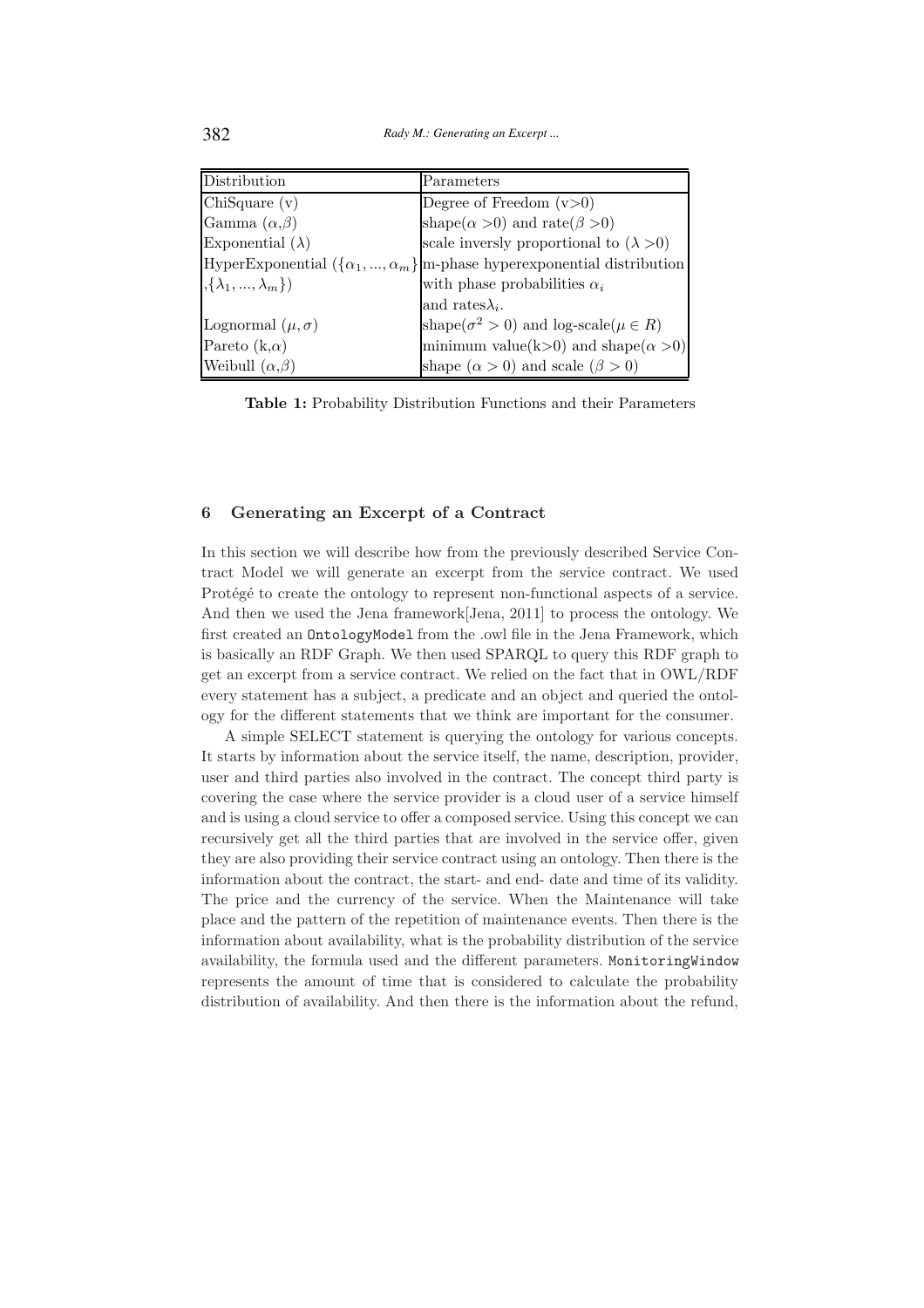when the previously mentioned service availability distribution is not met. A list of the different possible requests to the service as well as the different failure messages is also displayed. Last but not least the payment information of the service, when and where should the payment be done.

# 7 Conclusion and Limitations

In this paper we presented a comprehensive excerpt from a service contract. We started by formally defining different concepts that are needed in a service contract and defined one of the most discussed attributes in SLAs, which is availability along with other non-functional aspects. The formal definition of the different aspects in the contract was modelled in an ontology using OWL. This ontology was queried using SPARQL which is an acronym for SPARQL Protocol and RDF Query Language. The advantages of generating the contract this way is that we will have a knowledge base of the different concepts needed for a service contract and information can be added and removed very easily from this ontology. Another advantage is that every concept is referenced as a URL, allowing also references to contract terms of other service providers offered by third parties to be included, which will solve the problem of issuing contracts for composed services. Having this knowledge base will give the chance for users to add their own terms and negotiate the different contract conditions as well as bargain to get an optimal price. In addition it will allow us to have concrete measures to monitor what is promised by the service provider. These measures will allow the development of advanced monitoring tools that can help to make sure that the service is offered as promised.

The data that was used for testing the query is test data, which did not allow sufficient testing. For future work we are planning to investigate the possibility of having real data generated by cloud interaction monitors. Another aspect we will look at is developing a monitoring tool that will check the promised availability distribution against the actual availability of the service.

This work is describing a work in progress and we are currently working on extending, improving as well as verifying this model. In the future different concepts will extend to include more details, such as security considerations for billing, or security considerations of the service ...etc. There is a monitoring solution currently being developed to check compliance to the specified SLA and report any violations of the SLA using the model described in this paper.

#### References

[Amazon, 2008] Amazon, W. S. (2008). Amazon web services customer agreement. Online; accessed 29-August-2012.